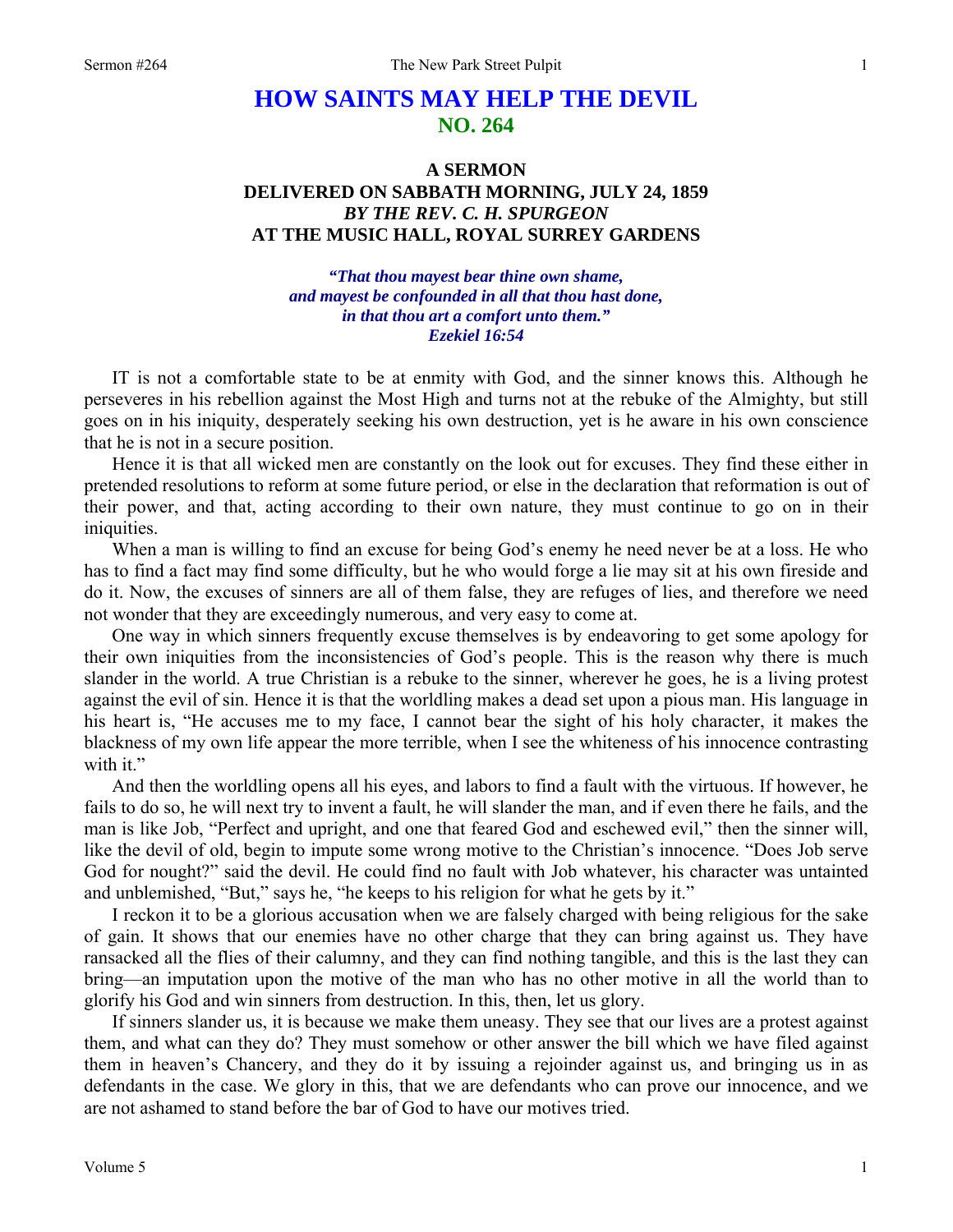There is much I say to cheer us in the fact of such a libel. We know the work is done. We are sure our shots have told on their armor, when they are driven to return on us their calumnies and the venom of their wrath. Now we know that they feel the might of our arm, now we know we are not like them, mere drivelings and dwarfs. They have felt our might, and against it they kick, they foam, they vomit forth their wrath. In this, I say, we glory. We have smitten them hard, or else they would not rise against us in this fashion.

Alas! alas! however, sinners have not always to use calumny and lies. It is too true that the church has given a real *bona fide* cause to the wicked for excusing themselves in their sin, the inconsistencies of professors, the want of heart in piety, the absence of devout earnestness, have given sad grounds to the ungodly to justify themselves in their sin.

It is upon this melancholy subject, that I am about to enter this morning, and may God grant unto all His people who shall feel convicted in their consciences, the spirit of mourning and contrition; that they may vex themselves before God, and confess this great iniquity that they have done, namely, that they have comforted sinners in their sin by their own inconsistency, and have justified the wicked in their rebellion by their own rebellings and revoltings.

This morning I shall deal thus with the subject. First, I shall point out the fact—*the different acts of Christians which have helped to comfort sinners in their sin,* and then secondly, I shall observe the consequences of this evil—*how much the world at large has been injured by the deeds of professed followers of Christ,* and then I shall come with a *solemn warning,* bringing out the great battering ram, to dash against these refuges of lies, and moreover crying with a loud voice to those who are the faithful servants of Christ, to withdraw their hands, and no longer to assist in keeping up the Jericho in which the wicked have entrenched themselves.

**I.** First then, it shall be my sad and melancholy business this morning to show certain facts which it were dishonest to deny, namely, that THE ACTS OF MANY OF CHRIST'S FOLLOWERS HAVE BEEN THE CAUSE OF JUSTIFYING AND COMFORTING SINNERS IN THEIR EVIL WAYS.

**1.** And first I would observe that the daily inconsistencies of the people of God have much to do in this matter. By inconsistencies I do not exactly mean those grosser crimes into which, at sad and mournful periods, many professors fall, but I mean those frequent inconsistencies which become so common indeed, that they are scarcely condemned by society.

The *covetousness* of too many Christians has had this offset. "Look," says the worldling, "this man professes that his inheritance is above, and that his affection is set not on things on earth, but on the things of heaven, but look at him, he is just as earnest as I am about the things of this world, he can drive the screw home as tightly with his debtor as I can, he can scrape and cut with those who deal with him quite as keenly as ever I have done." Nay, beloved, this is not a mere tale, alas! I have seen persons held up to commendation as successful merchants, whose lives will not bear the test of Scripture, whose business transactions were as hard, as griping, as grasping, as the transactions of the most worldly.

How often has it happened that some of you have bent your knees in the sanctuary and have said, "Forgive us our debts, as we forgive our debtors," and one hour afterwards, your finger has been almost meeting your thumb through the jugular vein of some debtor whom you had seized by the throat! The church of Christ appears to be as worldly as the world itself, and professors of religion have become as sharp in trade and as ungenerous in their dealing, as those that have never been baptized into the Lord Jesus, and have never professed to serve Him.

And now what does the world say? It throws this in our teeth. If it be accused of loving the things of time and sense, it answers, "And so do you." If we tell the world that it has set its hopes upon a shadow, it replies, "But we have set our hope upon the selfsame thing in which you are trusting, you are as worldly, as grasping, as covetous as we are, your protest has lost its force, you are no longer witnesses against us—we are accusers of you."

Another point, in which the sinner often excuses himself is the manifest *worldliness* of many Christians. You will see Christian men and women as fond of dress, and as pleased with the frivolities of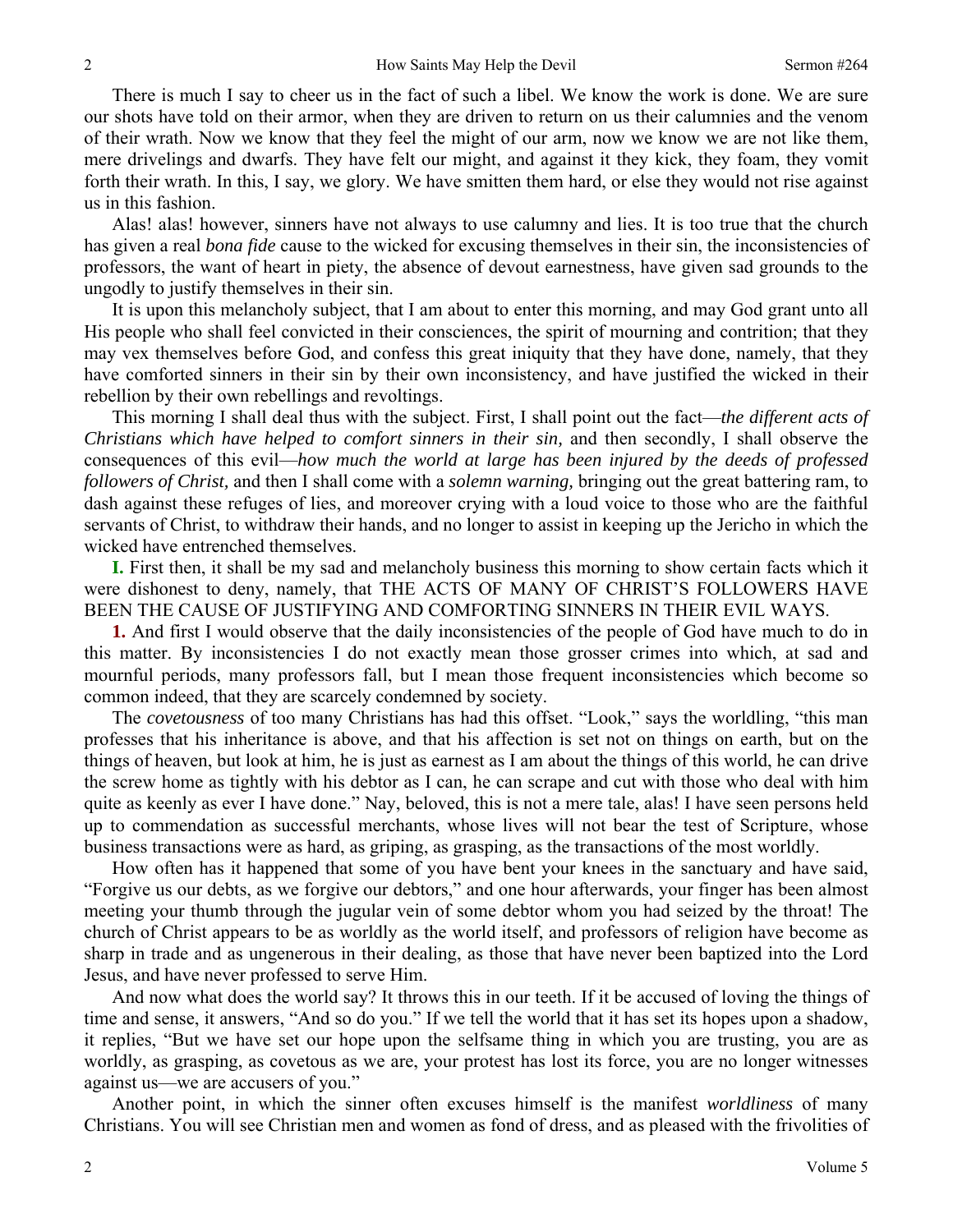the age, as any other persons possibly could be, just as anxious to adorn their outward persons, so as to be seen of men, just as ambitious to win the praise which fools accord to fine dressing, as the most silly fop or the most gaudy among worldly women.

What saith the world when we turn round to it, and accuse it of being a mere butterfly and finding all its pleasures in gaudy toys? "Oh! yes," it says, "we know your cant, but it is just the same with you. Do you not stand up and sing,

## *'Jewels to me are gaudy toys, And gold but sordid dust?'*

And yet, you are just as fond of glittering as we are, your doctors of divinity pride themselves just as much in their D.D. as any of us in other titles. You are just as punctilious about terms of honor as any of us can be. You talk about carrying the cross, but we do not see it anywhere, except it is a golden cross sometimes hanging on your bosom. You say you are crucified to the world, and the world to you, it is a very merry sort of crucifixion. You say that you mortify your members and deny yourselves, your mortification must be suffered in secret, for it is but very little that we can see of it!"

Thus, the worldling casts back to our challenge, declaring that we are not sincere, and thus he comforts himself in his sin, and justifies himself in his iniquity.

Look too, at the manifest *pride* of many professors of religion. You see members of Christian churches as proud as they possibly can be. Their backs are as stiff as if an iron rod were in the center, they come up to the house of God, and it is a Christian doctrine that God has made of one flesh all nations that dwell upon the face of the earth, but the Christian is as aristocratic as anybody else, just as proud and just as stiff. Is the Christian clothed in broad cloth? How often does he feel it condescension to own a smock frock! and how often do you see a sister of Christ in satin, who thinks it something full of wonder if she owns a fellow member in an un-washable print.

It is of no use denying it. I do not think that the evil is so common among us as it is in some churches, but this I know, that there are *respectable* churches and chapels in which a poor man scarcely dares to show his face. The pride of the church surely has become almost as great as the pride of Sodom of old. Her fullness of bread and her stiffness of neck have brought her to exalt herself, and whereas it is the real glory of the church that "the poor have the gospel preached unto them," and that the poor have received the Word with gladness, it becomes now the honor of the church to talk of her respectability, of the dignity and station of her members, and of the greatness of her wealth.

What then, do worldlings say? "You accuse us of pride, you are as proud as we are. *You* the humble followers of Jesus, who washed His saints' feet? Not you, no, you would have no objection, we doubt not to be washed by others, but we do not think it likely that you would ever wash ours. *You* the disciples of the fishermen of Galilee? Not you, you are too fine and great for that. Accuse us not of pride, why, you are as stiff-necked a generation as we ourselves are."

Now, these are only mentioned amongst us as inconsistencies—not as sins. But sins they verily are, and they are such sins that they restrain the Spirit of God from blessing the church. Sins too, they are that render the wicked callous in their sins, blunt the edge of our rebukes, and prevent the Word of God from working in the hearts of men.

I might mention another sad fact with regard to the church which often stings us sorely—the various *enmities,* and *strifes,* and *divisions,* that arise. You tell the worldly man that Christians love each other. "Ah!" says he, "you should go over to Ebenezer or to Rehoboth, and see how they love each other. Don't talk of leading a cat and dog life! Look at many of your churches, see how the minister is treated, and how the deacons are in arms, and how the members hate one another. They can scarcely hold a church meeting without abusing each other!" How often is this proved to be true in many churches!

And then the worldling says, "You tell us that we bite and devour each other, and that our wars and fightings come from our lusts. Where do your wars and fightings come from? You tell us that our anger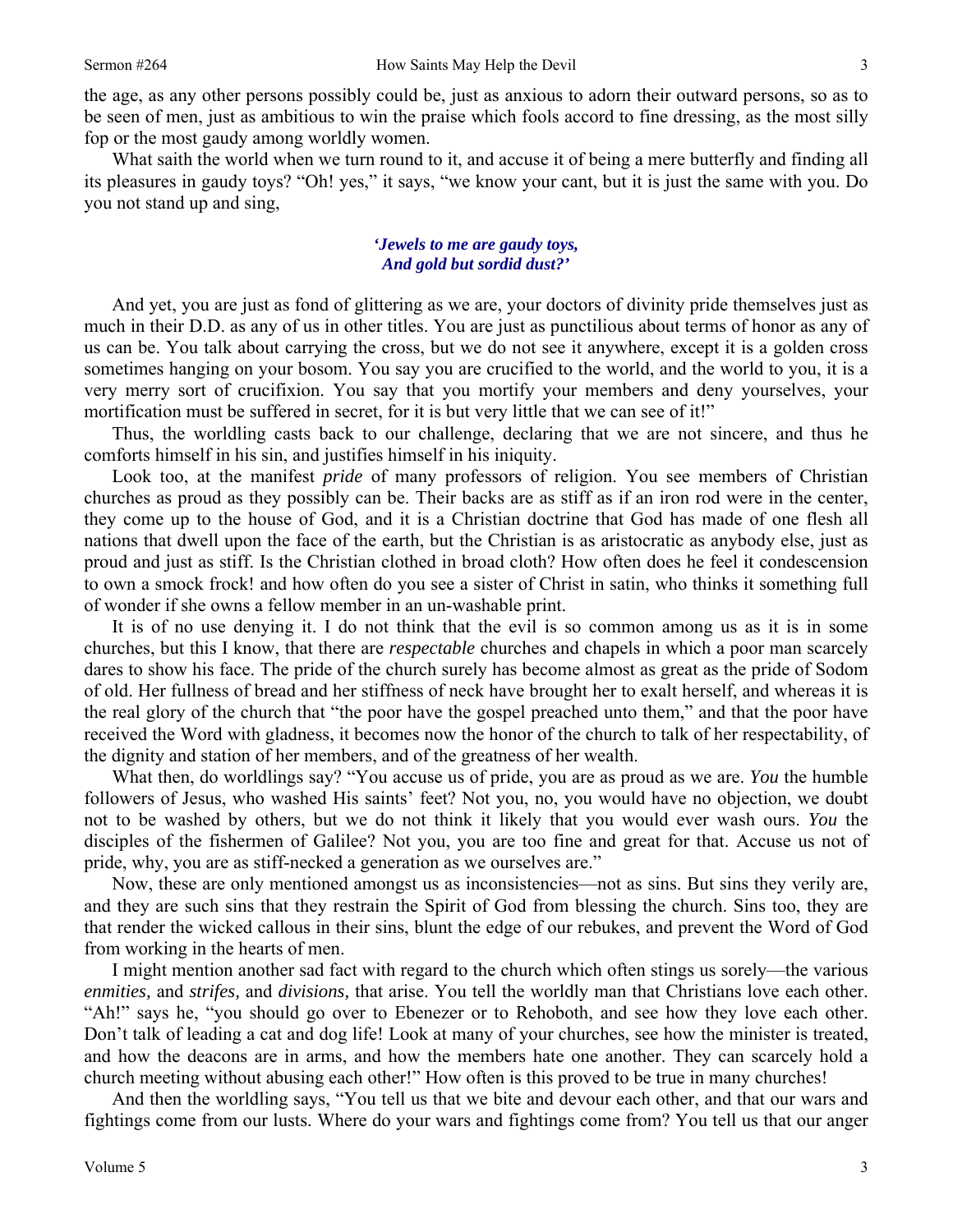and wrath are the effect of sin that dwells in us, what causes your divisions and your strifes?" In this way, you see, the testimony of the children of God is rendered invalid, and we help to comfort sinners in their sins.

**2.** Now, it is my mournful duty to go a step further. It is not merely these inconsistencies, but the glaring crimes of some professed disciples, that have greatly assisted sinners in sheltering themselves from the attacks of the Word of God. Every now and then the cedar falls in the midst of the forest. Someone who stood prominent in the church of God, as a professed follower of Jesus, turns aside. "They go out from us because they were not of us; for if they had been of us, doubtless, they would have continued with us; but they went out from us, that it might be manifest that they were not of us."

We have wept over high professors becoming drunkards, we have seen mighty men at religious public meetings becoming scoundrel bankrupts. We have had it dashed in our faces dozens of times, that religion has often becomes a cloak for fraud, and that when the world has trusted a religious man with its wealth, that religious man has carried it off with him, and has not been found at the proper time. Oh, this is the great curse of the church.

I was thinking only yesterday, with much sorrow in my heart, of the present age, and I could not but come to the conclusion that all the burnings of Pagan tyrants, that all the tortures of Popish executioners, that all the bloody deaths to which God's people were ever put, in any age of the world, have never done so much hurt to the cause of Christ as the inconsistencies of professors of the present time. It was about three years ago, I think, that failures among religious men seemed to be the order of the day, and our papers literally teemed with accusations against the church of God.

O my brethren, let us not talk of these things except with mourning and tears. Wrap yourself in sackcloth, O church of God, put away your laughter, and cast ashes on your head, for the crown of your glory is departed, your garments are stained, and the filthiness of your skirts witnesses against you.

O church of Christ, your Nazarites were purer than snow, they were whiter than milk, but now their visage is blacker than coal and their hands are defiled with iniquity. Remember you the time of your purity, when your priests were glorious, and your sons and daughters were clothed in royal apparel. How art thou fallen! How art thou cast down from the high mountains! Your princes are clothed in rags; the veils are plucked from the faces of your daughters, and you yourself have become disconsolate and a widow, by reason of the iniquity of your sons and of your daughters. Woe unto us, for your glory is departed, your sun is covered with thick darkness, and your stars withhold their light. The crown is fallen from our head: woe unto us that we have sinned.

My hearers, my soul has carried me away, breathless and panting I return to my humbler but not less earnest style. Remember how vast your powers for mischief! Your ministers may preach as long as they will, but you undo their preaching if you are unholy. If you are inconsistent in your lives, Paul, Apollos, and Cephas might preach with power, but they have not half the power to build up that you have to pull down. You are the mightiest workmen, you professors of religion, you can undo infinitely more than we can accomplish.

And now I pause, and relieve the shadow of this subject with something which, I fear, is in the sight of God equally vile. How often do the people of God comfort sinners in their sins by their murmurings and their complaints? Oh beloved, we are too much in the habit of covering our faces with sadness on account of our temporal trials, and too little in the habit of weeping on account of the failings of the church of God!

How frequently do you meet with a true Christian full of unbelieving cares! Ah! he says, "All these things are against me." He has food and raiment, but he is not content with it, he has more than that, but his store is a little diminished, and he is very cast down, and he has no faith, and cannot trust the Lord.

"Oh!" says the worldling, "look at these Christians, they talk about faith, but their faith is not of half so much service to them as my desperation is to me. That hardens my heart and makes me stand up against affliction a great deal better than their faith in God's providence can do. Why, just look at these saints—a driveling set of crying creatures, they never have either peace or joy, they are everlastingly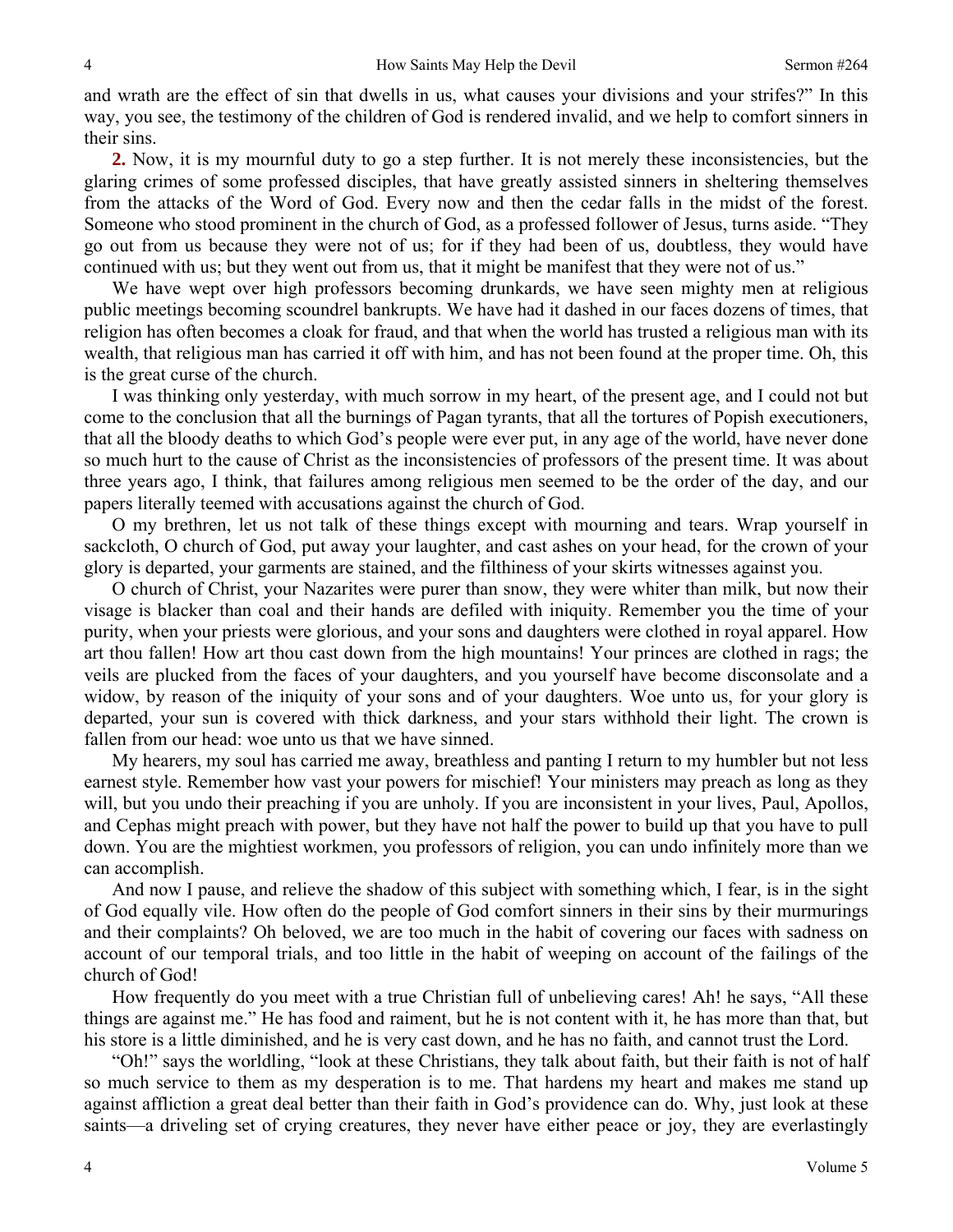5

pulling long faces, and talking through their noses about their sad trials and troubles, they never have an hour of happiness.

Who would be a Christian? *I* don't want to be converted," says the worldling, "why should I pluck out the sunbeam from my eye, and take the smile from my brow? Why should I profess to follow a God whose servants only worship Him by weeping, and never offer any sacrifice but that of groans, and sighs, and murmurs?"

Might not a wicked man come in often, when Christians are grumbling together about the badness of the times, about the high price of commodities, and the low rate of wages, and so forth, and might he not say, "Yes, I can see your God treats you very badly, if I were you I'd strike, and have nothing to do with Him"? And he would go away laughing and saying, "Ah! Baal treats me better, I get more pleasure in this world than these Christian people do. Let them have their brave heaven to themselves if they like, I'm not going sniveling through this world with them, let me have joy and rejoicing while I may."

Don't you think that in this way you and I have done a world of damage to the cause of Christ, and may have helped to comfort sinners in their iniquities?

One other point and I will have done with this. Perhaps the greatest evil has been done by the coldheartedness and indifference of religious professors. I charge you not, O church of God, with inconsistency, I lay no crime at your door now, it is with another fault I charge you—one as grievous as these. I pray you, plead guilty to it, for you will but speak the truth, and then I pray God that this your guilt may be cleansed. and that you may offend Him no longer with this your evil.

The church of God at the present age is cold, and lukewarm, and lifeless, compared with what it used to be. When I was preaching in Wales this week, I could not but observe the power which attended the ministry, when there was a living congregation and an earnest company gathered together to hear the Word of God!

We have here become accustomed to sit in a kind of solemn silence to hear the Gospel. Not so in Wales. There is to be heard the voice of acclamation, every person expresses the feelings of his soul in audible prayers and cries to God, and at last, when the Spirit has descended, you hear the loud cries of "Gogoniant"—"Glory to God."

As each precious sentence drops from the lips of the preacher, it seems to be taken up and fed upon by the people, while they shout aloud for joy. I believe it is a great improvement on our English congregations, and some of our English preachers could not go on in their dull style, if sometimes the people had a chance of either hissing them or cheering them on. That however, is but an index of the cold state of the churches.

We are a phlegmatic, cold nation, even Scotch divines are more alive than we are, they speak the Word of God with more earnestness than many of our ministers do in England. Cold as we think the north is, yet has even it become warmer than we are. And now, what says the world to all our coldness? Why, it says—"Ah, this is the kind of religion we like," says the worldling, "we don't like those raving Methodists, we can't stand them, we don't like those earnest indefatigable Christians of the days of Whitfield, oh! no, they were a raving set of folks, we don't like them, but we like these quiet folks."

"Yes," says the worldling, "I think it is quite right that every man should go to his church and his chapel on Sunday, but I never could go and hear such raving as Mr. So-and-so gives." Of course you could not, you are an enemy to God, and that is why you like a Laodicean church. That very church which the world likes best is sure to be that which God abhors.

The world says, "We like everything to go on smoothly, we like a man to go to his own parish church, and hear a good, solid, substantial sermon *read,* we like to go up to the meeting house and hear a sober, eloquent divine, we don't like any of this furious preaching, any of these earnest exhortations." No, of course you like that of which God has said, "Thou art neither cold nor hot." God hates such, and that is why sinners love it.

But what effect does all this have upon the worldling? Why, just this. He says, "I like you, because you don't rebuke me, I like that kind of religion, because it is no accusation against me. When I see a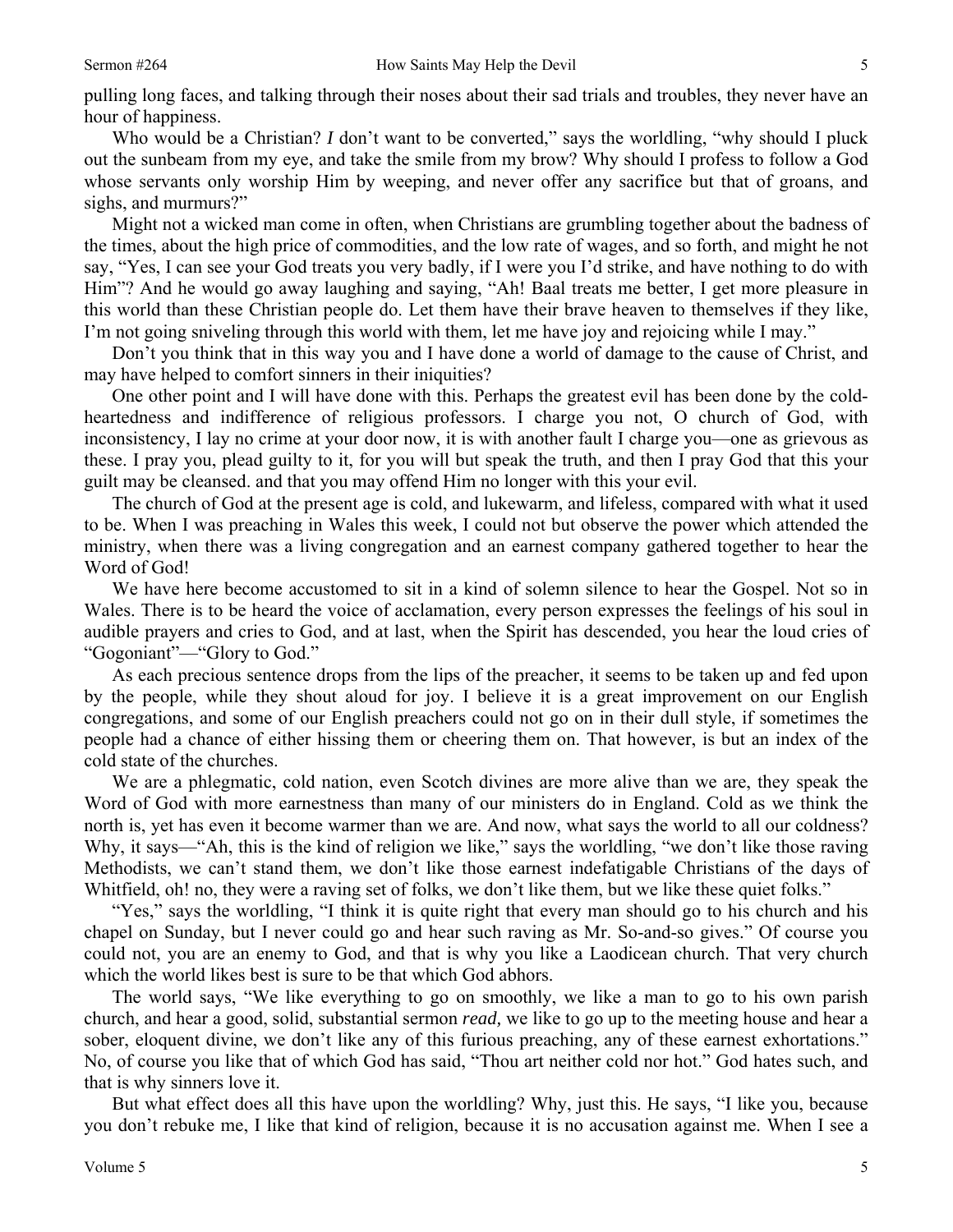Christian hot and in earnest about being saved," he says, "it rebukes my own indifference, but when I see a professed Christian just as indifferent about the salvation of men as I am, why, then I say it is all a farce, nonsense! they don't mean it, the minister does not care a bit about whether souls are saved or not, and as for the church, they make a great deal of noise every now and then at Exeter Hall, about saving some poor blacks far away, but they don't care about saving us."

And so a worldling wraps himself up, and goes on his way in his sin and his iniquity, and perseveres, even to the last, declaring all the while that religion is but a sham, because he sees us careless in solemn matters, and cold concerning everlasting realities.

Thus, I have mournfully in my own soul, set forth the plan whereby Satan comforts sinners in their sins, even by means of those who ought most sternly to rebuke them.

**II.** And now for the second point—THE CONSEQUENCES OF THIS EVIL.

And here I wish to speak very pointedly and personally to all of you who are professors of religion, and I do hope that you will take every point to yourself, in which you must feel that you have been and are guilty.

Friends, how often have you and I, in the first place, helped to keep sinners easy in their sin, by our inconsistency! Had we been true Christians, the wicked man would often have been pricked to the heart, and his conscience would have convicted him, but having been unfaithful and untrue, he has been able to sleep on quietly, without any disturbance from us. Do you not think, my dear brothers and sisters, that you have each been guilty here—that you have often helped to pacify the wicked in their rebellion against God?

I must confess myself that I am guilty. I have labored to escape from the sin, but I am not clean delivered from it. I pray each one of you makes a full confession before God, if by your silence, when sin has been committed before your eyes, or by a smile, when a lascivious joke has been told in your hearing, or if by a constant indifference to the cause of Christ, you have led sinners to sleep more securely in the bed of their iniquities.

But let's go further still. Do you not think that very often, when a sinner's conscience has been roused, you and I have helped to give it a tranquilizing draught by our coldness of heart, "Hush! Master Conscience," says the sinner, but he will not be still, but cries aloud, "Repent, repent." And then you, a professing Christian, pass by and you administer the opium draught of your indifference, and the sinner's conscience falls back again into its slumber, and the reproof that might have been useful is entirely lost upon him.

I am sure that this is one of the great crying sins of the church of Christ, that we are not now the witnesses of God, as we should be, but often quiet the witness of conscience in the souls of men. Look now to your lives—I am speaking personally to each one—look at yesterday, and the days that went before, and I ask you, and I solemnly charge you to answer that question, have you not often assisted, in the first place, to keep men's consciences quiet, and afterwards to send them to sleep when they have been convicted?

Further, is it not possible that often sinners have been strengthened in their sin by you? They were but beginning in iniquity, and had you rebuked with honesty and sincerity, by your own holy life, they might have been led to see their folly, and might have ceased from sin, but you have strengthened their hands. They have gone forward confidently, because they have said, "See, a church member leads the way. So-and-so is not more scrupulous than I," says such a one, "I may do what he does" And so you have helped to strengthen sinners in their sins.

Nay, is it not possible that some of you Christians have helped to confirm men in their sins and to destroy their souls? It is a masterpiece of the devil, when he can use Christ's own soldiers against Christ. But this he has often done. I have known many a case. Let me tell a story of a minister—one which I believe to be true and which convicts myself, and therefore, I tell it with the hope, that it may also waken your consciences and convict you too.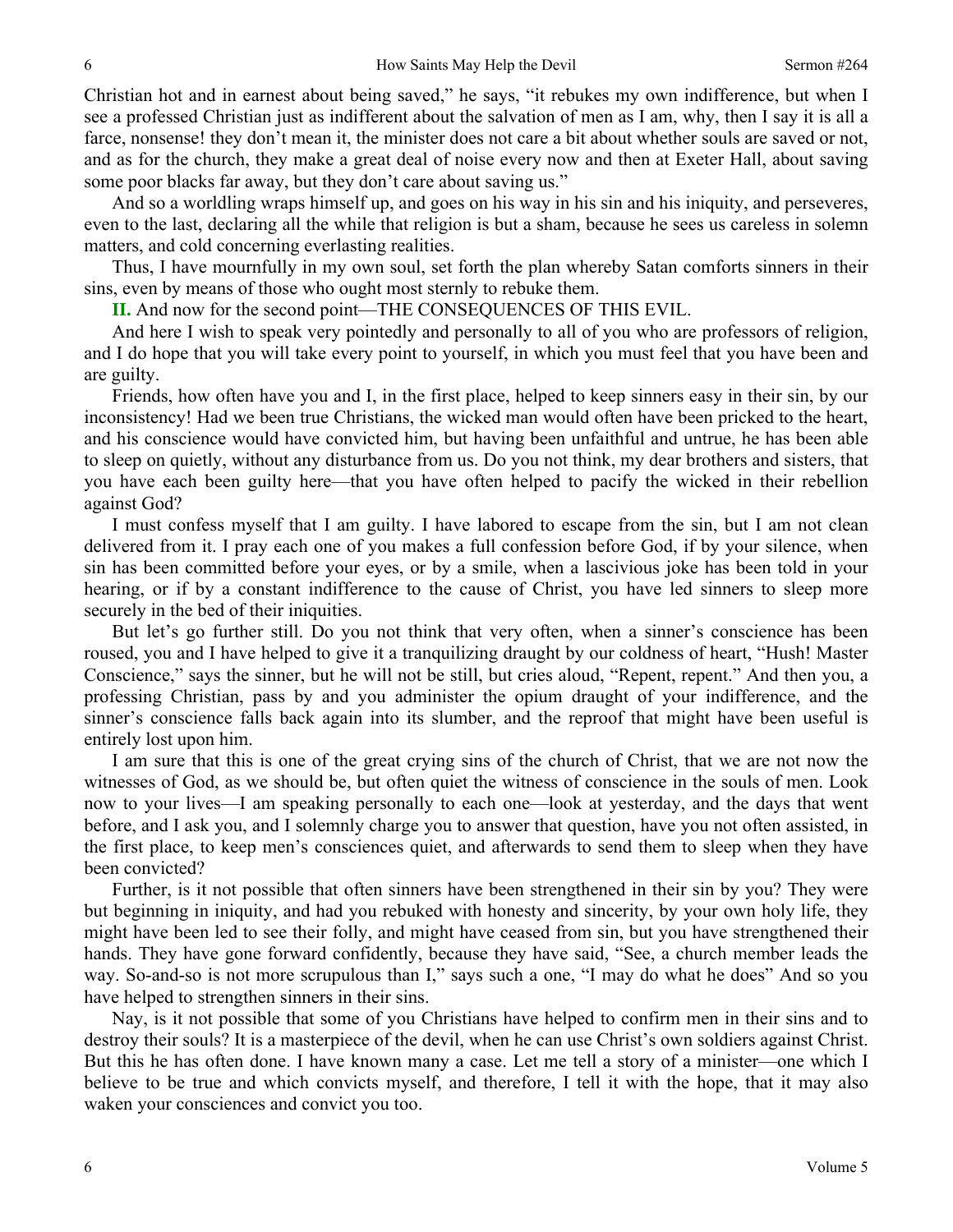There was a young minister once preaching very earnestly in a certain chapel, and he had to walk some four or five miles to his home along a country road after the service. A young man who had been deeply impressed under the sermon, requested the privilege of walking with the minister, with an earnest hope that he might get an opportunity of telling out his feelings to him, and obtaining some word of guidance or comfort.

Instead of that, the young minister all the way along told the most singular tales to those who were with him, causing loud roars of laughter, and even relating tales which bordered upon the indecorous. He stopped at a certain house, and this young man with him, and the whole evening was spent in frivolity and foolish talking.

Some years after, when the minister had grown old, he was sent for to come to the bedside of a dying man. He hastened thither with a heart desirous to do good. He was requested to sit down at the bedside, and the dying man, looking at him and regarding him most closely, said to him, "Do you remember preaching in such and such a village on such an occasion?" "I do," said the minister. "I was one of your hearers," said the man, "and I was deeply impressed by the sermon." "Thank God for that," said the minister. "Stop!" said the man, "don't thank God till you have heard the whole story, you will have reason to alter your tone before I have done."

The minister changed countenance, but he little guessed what would be the full extent of that man's testimony. Said he, "Sir, do you remember, after you had finished that earnest sermon, I with some others walked home with you? I was sincerely desirous of being led in the right path that night, but I heard you speak in such a strain of levity, and with so much coarseness too, that I went outside the house while you were sitting down to your evening meal, I stamped my foot upon the ground, I said that you were a liar, that Christianity was a falsehood, that if you could pretend to be so in earnest about it in the pulpit, and then come down and talk like that, the whole thing must be a sham, and I have been an infidel," he said, "a confirmed infidel, from that day to this. But I am not an infidel at this moment, I know better, I am dying, and I am about to be damned, and at the bar of God I will lay my damnation to your charge, my blood is on your head"—and with a dreadful shriek, and one demoniacal glance at the trembling minister, he shut his eyes and died.

Is it not possible that we may have been guilty thus? The bare idea would make the flesh creep on our bones, and yet, I think there are few among us who must not say, "That has been my fault, after all." But are there not enough traps, in which to catch souls, without *your* being made Satan's fowlers to do mischief? Has not Satan legions enough of devils to murder men, without employing you? Are there no hands that may be red with the blood of souls beside yours?

O followers of Christ! O believers in Jesus! Will you serve under the black prince? Will you fight against your Master? Will you drag sinners down to hell? Shall *we*—(I take myself in here, more truly than any of you)—shall *we,* who profess to preach the Gospel of Christ, by our conversation injure and destroy men's souls?

**III.** Thus, I think I have expounded the solemn consequences of this fearful evil. And now I come, in conclusion, and I pray God to help me, while I deal earnestly and solemnly with you, AND BRING OUT THIS GREAT BATTERING RAM, TO BEAR AGAINST THIS VAIN EXCUSE OF THE WICKED.

Among this great congregation, I have doubtless a very large number of persons who are not converted to God, and who have continually made this their excuse, "I see so much of the inconsistency of professors that I do not intend to think about religion myself."

My hearer, I conjure you by the living God, give me your ear a moment, while I pull this vain excuse of yours to pieces. What have you to do with the inconsistencies of another? "To his own master he shall stand or fall." What will it better you, if one half of all the professors of religions are sent to hell? What comfort will that be to you, when you shall come there yourself? Man, will God require the sins of other people at your hands? Where is it said that God will punish you for what another does? Or do you imagine that God will reward you because another is guilty? You are surely not foolish enough for that.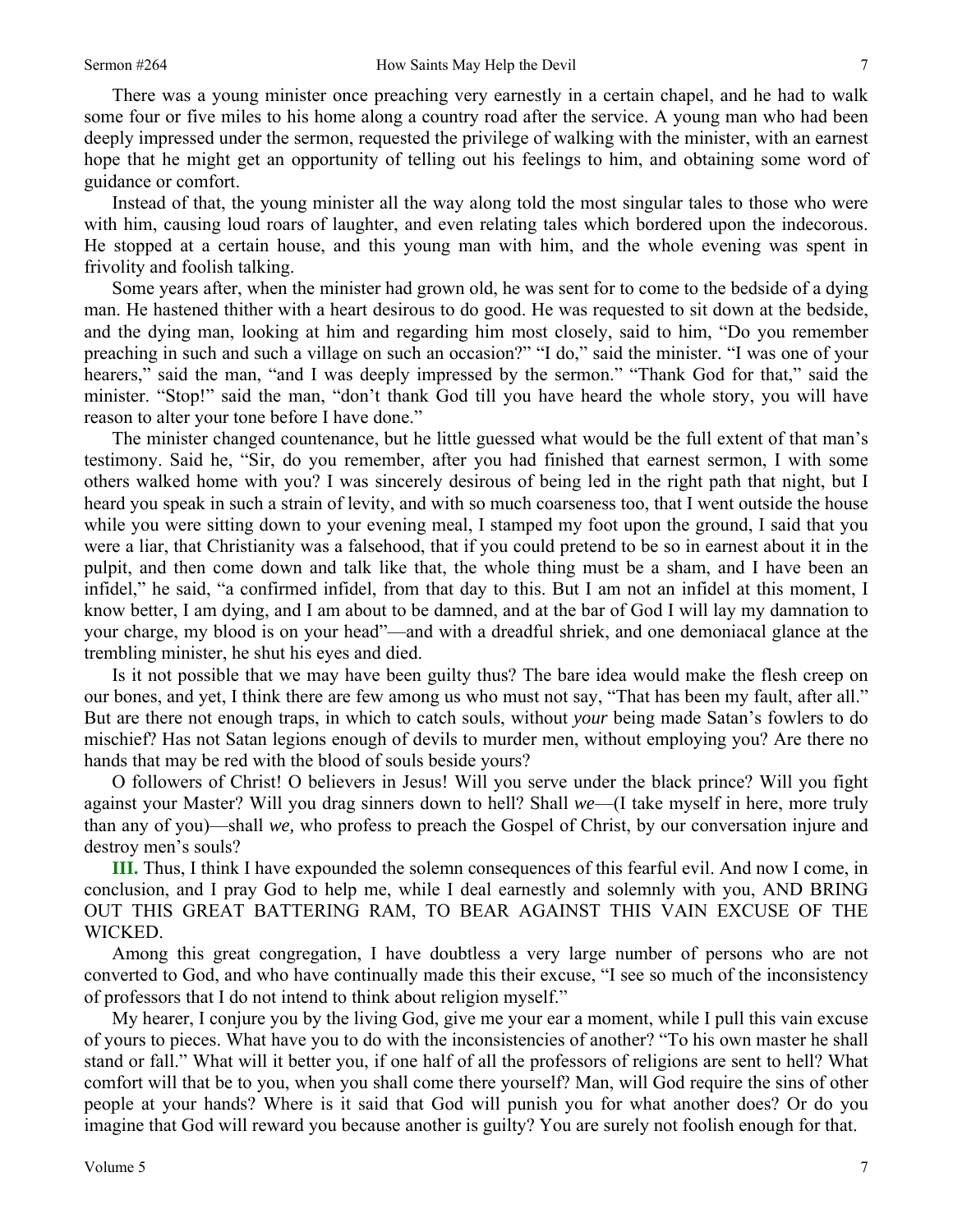I ask you, what can you have to do with another's servant? That man is a servant of God, or at least professes to be, if he be not so, what business can it possibly be of yours? If you should see twenty men drinking poison, would that be a reason why you should drink it? If, passing over London Bridge, you should see a dozen miserable creatures leaping off the parapet, there would be a good argument why you yourself should seek to stop them, but no argument why you should leap too.

What if there be hundreds of suicides? will that excuse you, if you shall shed your own blood? Do men plead thus in courts of law? Does a man say, "O Judge, excuse me for having been a thief, there are so many hundreds of men that profess to be honest, that are as big thieves as I"? You will be punished for your own offenses, remember, not for the offenses of another. Man! I conjure you, look this in the face. How can this help to assuage your misery? How can this help to make you happier in hell, because you say there are so many hypocrites in this world?

But besides, you know well enough that the church is not so bad as you say it is. You see some that are inconsistent, but are there not many that are holy? Do you dare to say there are none? I tell you, man, you are a fool. There are many bad coins in the world, many counterfeits, do you therefore say there are no good ones? If you say so, you are mad, for the very fact that there are counterfeits is proof that there must be realities.

Would any man think it worth his while to make bad sovereigns if there were no good ones? It is just the quantity of good ones that passes off the few false coins. And so no man would pretend to be a Christian unless there were some good Christians. There would be no hypocrites if there were not some true men. It is the quantity of true men that helps to pass off the hypocrite in the crowd.

And then again, I say, when you come before the bar of God, do you think that this will serve you as an excuse, to begin to find fault with God's own children? Suppose you were brought before a king, an absolute monarch, and you should begin to say, by way of appeal, "O king, I have been guilty, it is true, but your own sons and daughters I do not like, there are a great many faults in the princes of the blood." Would he not say, "Wretch! you are adding insult to wickedness, you are guilty yourself, and now you do malign my own children, the princes of the blood?"

The Lord will not have you say that at last. He has pardoned His children, He is ready to pardon you. He sends mercy to you this day, but if you reject it, imagine not that you shall escape by recounting the sins of the pardoned ones. The rather this shall be an addition to your sin, and you shall perish the more fearfully.

But come, man, once again, I would entreat of you with all my might. What! can you be so foolish as to imagine that because another man is destroying his own soul by hypocrisy, that this is a reason why you should destroy yours by indifference? If there be thousands of untrue Christians, so much the more reason why I should be a true one, if there are hundreds of hypocrites, this should make me more earnest to search myself, and should not make me indifferent about the matter.

O sinner! You will soon be on your dying bed and will it comfort you there to think, "I have rejected Christ, I have despised salvation, I am perishing in my sins," and to add, "but there are many Christians who are hypocrites!" No, death will tear away that excuse. That will not serve you.

And when the heavens are in a blaze, when the pillars of the earth shall reel, when God shall come on flying clouds to judge the children of men, when the eternal eyes are fixed upon you, and like burning lamps are enlightening the secret parts of your belly, will you then be able to make this an excuse—"Good God! it is true, I have damned myself, it is true, I have willfully transgressed, but there were many hypocrites"? Then shall the Judge say, "What hast thou to do with that? Thou hadst nought to do, to interfere with My kingdom and with My judgeship, for thine own rejection of Christ thou shalt perish everlastingly."

And now I conclude, by addressing the people of God with equal solemnity and earnestness.

My dear hearers, if I could weep tears of blood this morning, I could not show too much emotion concerning this most solemn point. I do not know that this text ever struck me before yesterday, but I no sooner noticed it than it came home to me as an accusation. I plead guilty to it, and I pray for

8

8